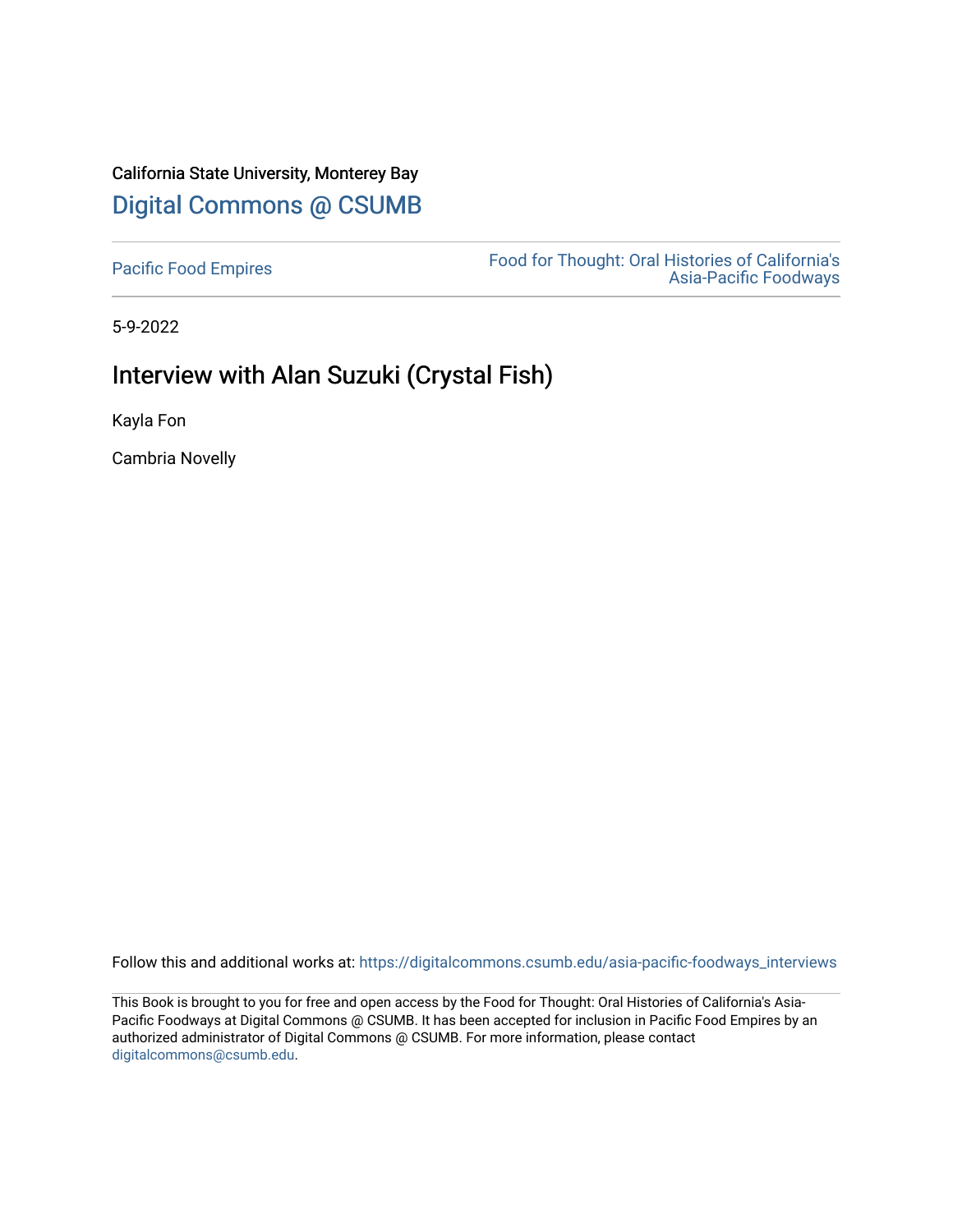Interviewee: Alan Suzuki Interviewers: Kayla Fon, Cambria Novelly Date: 5/9/2022 Location: Crystal Fish Collection: Food for Thought: Oral Histories of California's Asian-Pacific Foodways, JAPN 317: Pacific Food Empires, Spring 2022 Length: 00:13:11 Overseen by: Dr. Dustin Wright

**Biography**: Alan is an immigrant from Japan, He was born and raised in Tokyo, Japan. Alan's professions have consisted of construction, waiter, and now sushi chef. Alan works in the Crystal Fish Sushi restaurant, a restaurant originally started and run by a classmate of his who was also a sushi chef who invited Alan to come work as a sushi chef in his restaurant. He and his classmate both attended university in San Francisco. In addition to this Alan also attended a university while in Japan.

**Summary of Transcript**:(00:00:00) Alan Suzuki talks about his youth and as a college student. (00:02:37) How long he has been making sushi and what are his favorite types of sushi to make. (00:06:24) Alan discusses what his food was like back home in Japan and how his family taught him to make food. (00:10:06) Alan discusses the difference in ingredients between American and Japanese sushi.

#### **Interview Transcript**:

KF 0:00 Okay, if we put it over here. Okay. Awesome. Thank you. So first I'd like to say I'm a super big fan. I love eating here. It's so good and tasty.

CN 0:15 It is so good but I always come in on weekends when it's busy.

AS 0:19 The weekend is so busy.

## KF 0:22

Yeah, I'm here often, I live off David. So I get to come here like when I'm on my way home I'll call it in. Yes, so awesome. So some questions that we had were, what inspired you to be a chef? Why not? If you like eating then it's always a good reason.

#### AS 0:51

When I was a college boy, I used to do a lot of things like construction for the city hall. I think serving tables and cooking sushi also, I used to work with my father. Unfortunately, I had to leave his company. So then it ended up becoming sushi.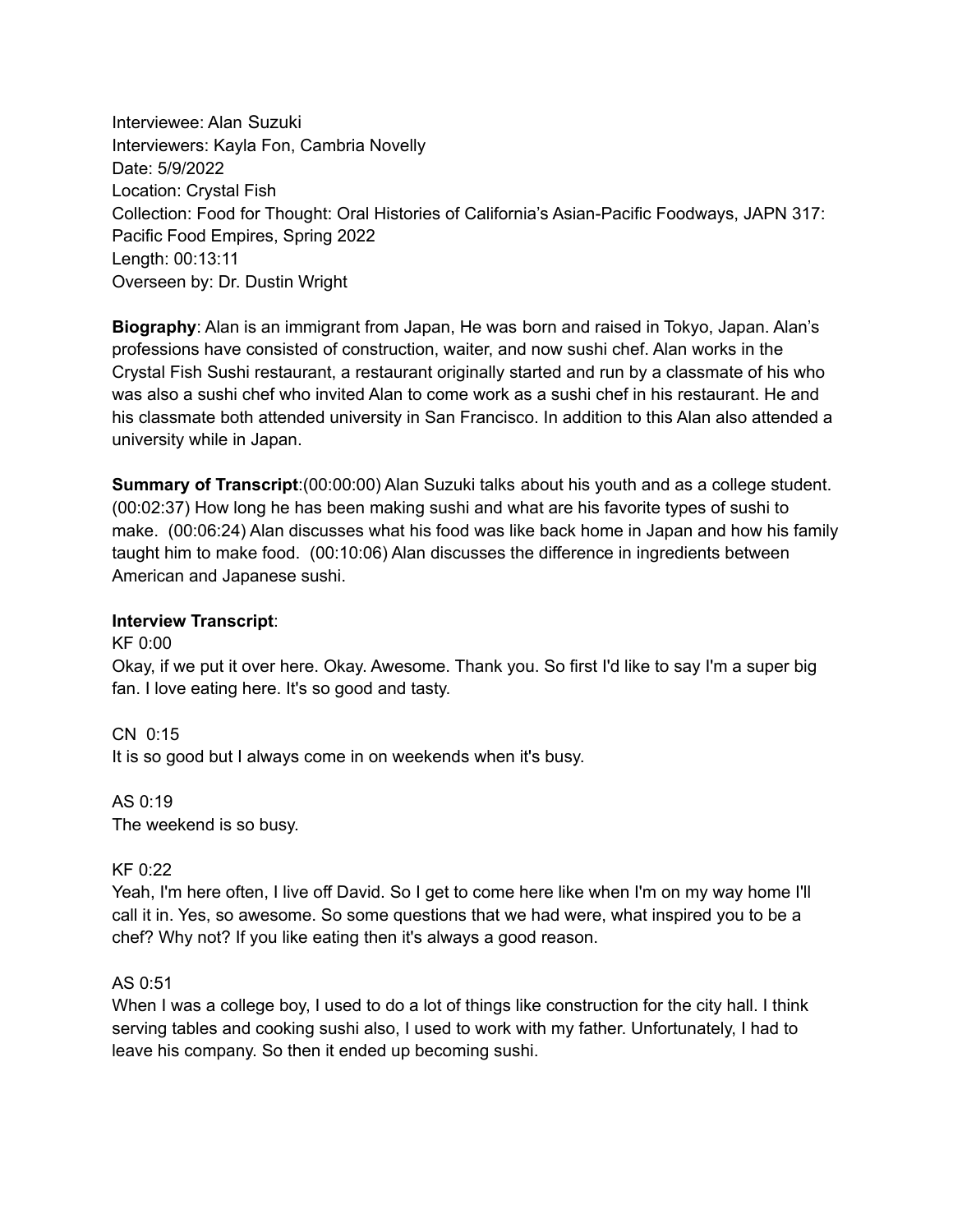KF 1:32 Ah, where are you originally from?

AS 1:35 Tokyo.

CN 1:39 That's cool. What did you go to college for? Originally?

AS 1:43 I went to two schools, one in Japan. And the one in here.

KF 1:52 That's awesome. Where did you go to school here? USA Nice. What brings you to Monterrey?

AS 2:06

How to make a long story short. I used to have my own restaurant too. This restaurant just changed ownership but the person, he was one of my schoolmates. Ah yeah. After I closed my restaurant I was wondering if he needed me so then I came down.

CN 2:37 That's cool. So how long have you been making sushi

AS 2:44 Over 30 years. Yeah.

KF 2:48 So as a sushi master, what's your favorite dish to make?

AS 2:53 Oh good. Yeah, is that our job so anything the customer wants?

KF 2:57 Yeah, of course.

AS 3:03 Japan has its own tradition but then here in American style anything the customer wants.

CN 3:08 What is the difference between sushi in America vs. sushi in Japan?

AS 3:11

This here is Japanese [gestures to sashimi and nigiri]. Yeah, this is all American sushi [gestures to rolls].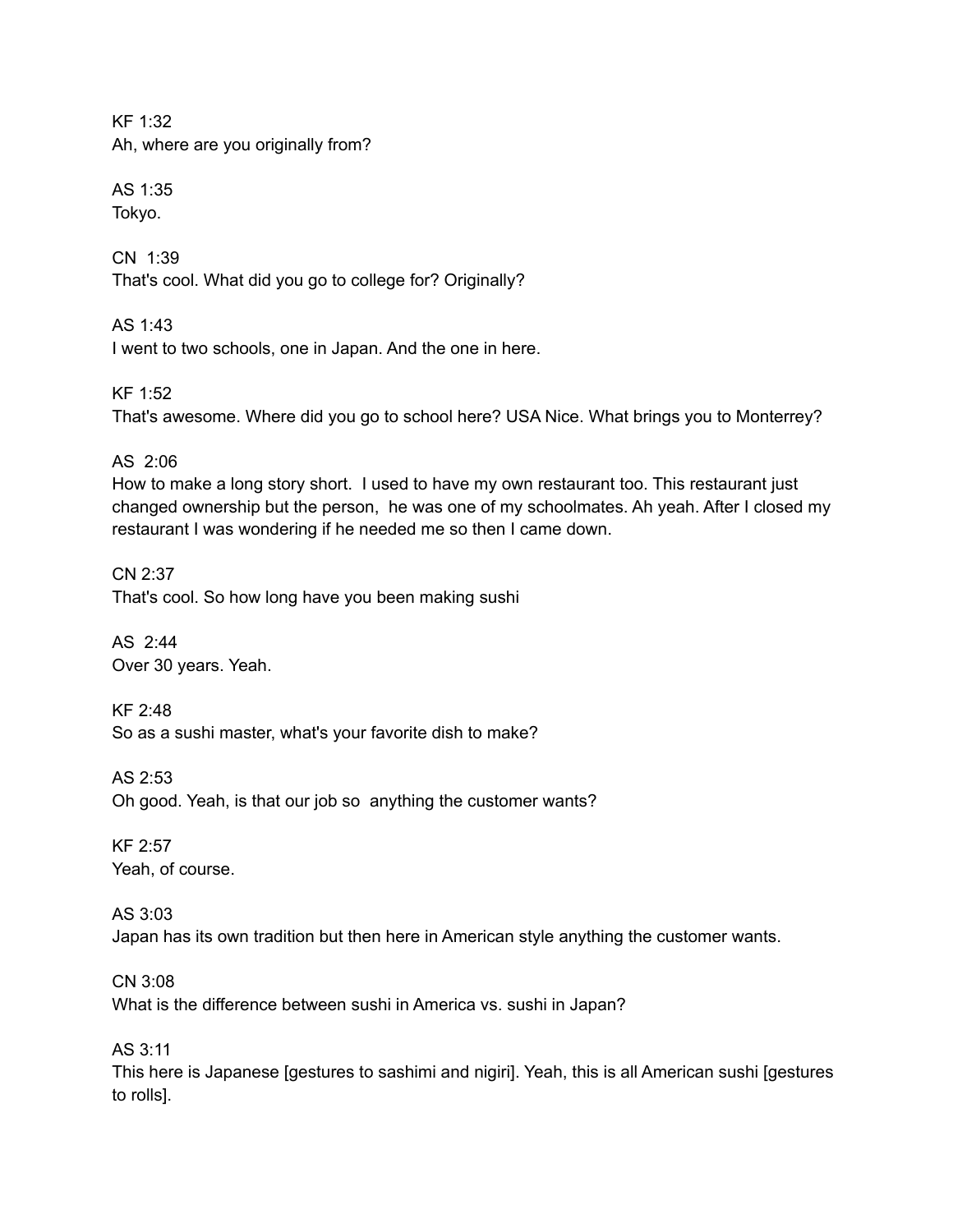KF 3:18 What kind of sushi Do you prefer, American sushi or Japanese?

## AS 3:36

Like both.

# KF 3:38

What would you say is similar between the two and what would you say is different? What would you say is similar between the different styles like American style versus Japanese style and what's different?

# AS 3:50

Well, basically the rice is cooked the same, and then a fish. And we need to ship in, so those are things but they're not mostly here.

# KF 4:14

Do you have a favorite sushi meal that you like? What would you say is the hardest dish to make?

# AS 4:48

Before I have some skill, also prep. Otherwise, if the customer makes special requests, then it's hard to make it. There are a few steps like that.

## CN 4:59

Which one would you say are the worst examples you give?

## AS 5:05

Sometimes the customer asks you to make it with no rice. So the seaweed, fish, and some vegetable yeah and the finisher. And most sushi chefs actually, they don't like it. Yeah, they try not to take it. Yeah, but then I noticed already late today just a couple of times the customers you know asked to have no rice. I used the avocado, roll it up with the seaweed and have the avocado on the outside to hold it.

KF 5:55 Yep, some really good strategy.

AS 6:00 Yeah but when it's super busy, which is hard to do.

KF 6:06 What's your favorite dish to make when you're really busy?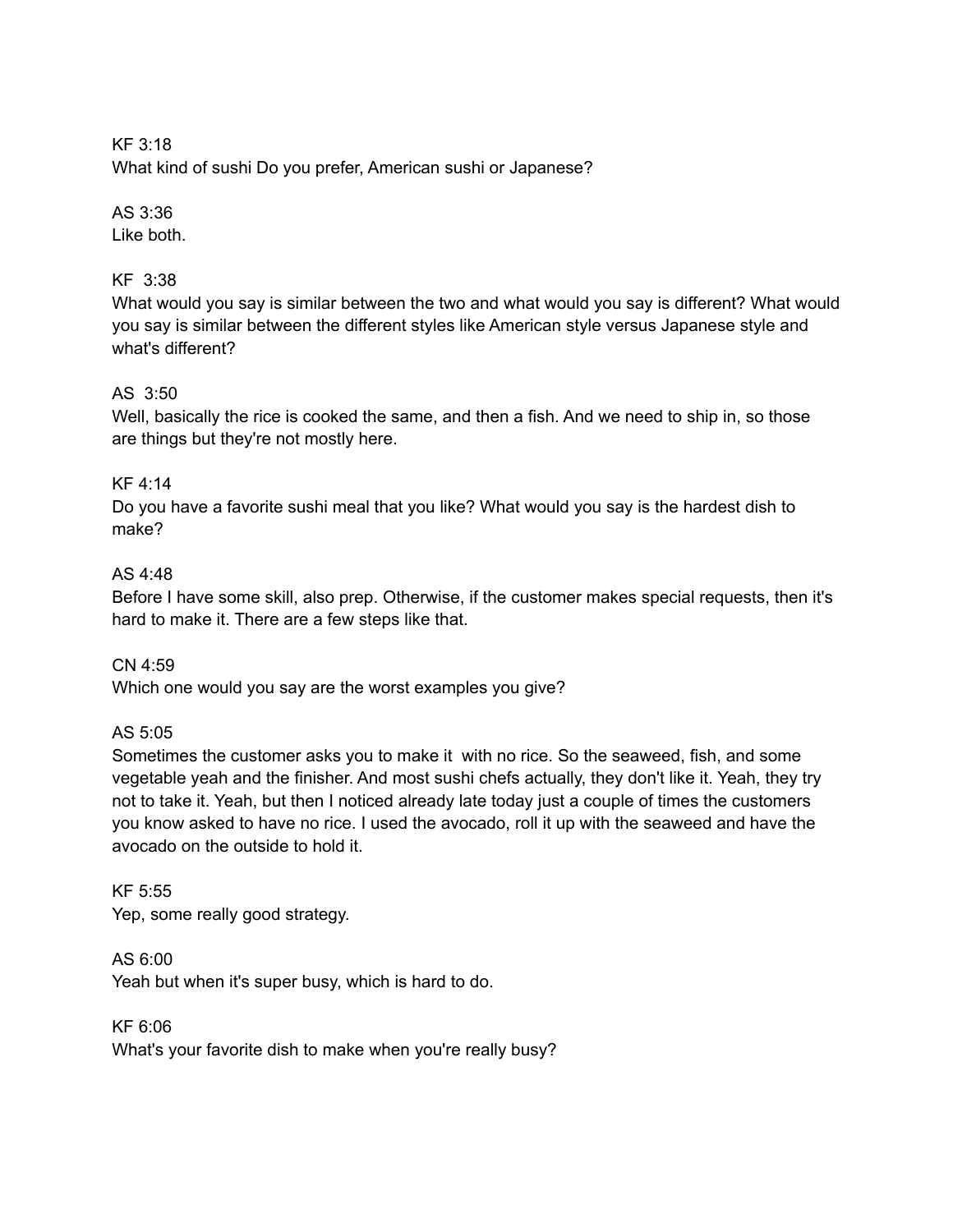### AS Gestures to the sashimi

CN 6:12 So sashimi are the easy ones?

KF 6:17 Because those are my favorite to order so I'm glad to know that you like to make those too.

## CN 6:24

Do you think there's any food that you make that you like for yourself? Or is it all too Americanized here? Is any of the food that you make more reflective of Japan? Or is it really American food that you're making?

#### AS 6:41

I can cook pretty much the basic Japanese food. I'm not really trained for kitchen stuff. I used to be like my family, like a kid and the mother and the grand grandmother. They all got together and made some food so I know the basics and it's just fun.

CN 7:08 Yeah

### AS 7:11

So the shrimp tempura it's not that difficult. You just need to know how to make it look good like how they got it looks dry and the shadow shape yeah but if they no no it looks like weighted stuff then they look really oily. And it's like a soft yeah and doesn't feel heavy and has a crunchiness.

#### KF 7:58

I'm getting hungry talking about it right. Do you have any dishes that you make for yourself that remind you of home?

#### AS 8:09

I like to make a bowl of rice and also pork cutlet.

#### AS 8:22

Yes. And then also I heard of some restaurants here in the States. They are not using sauce just to dry, they need to make it juicy, supposed to be juicy, but then not even juicy. They don't look good.

#### KF 8:48

Yeah, I always ask for extra sauce on the side. Yeah, I love it. It's so tasty.

#### AS 8:55

On another one here, but the San Jose area. There is a bit of a poor restaurant. Like fast food. Yoshinoya makes good bowls.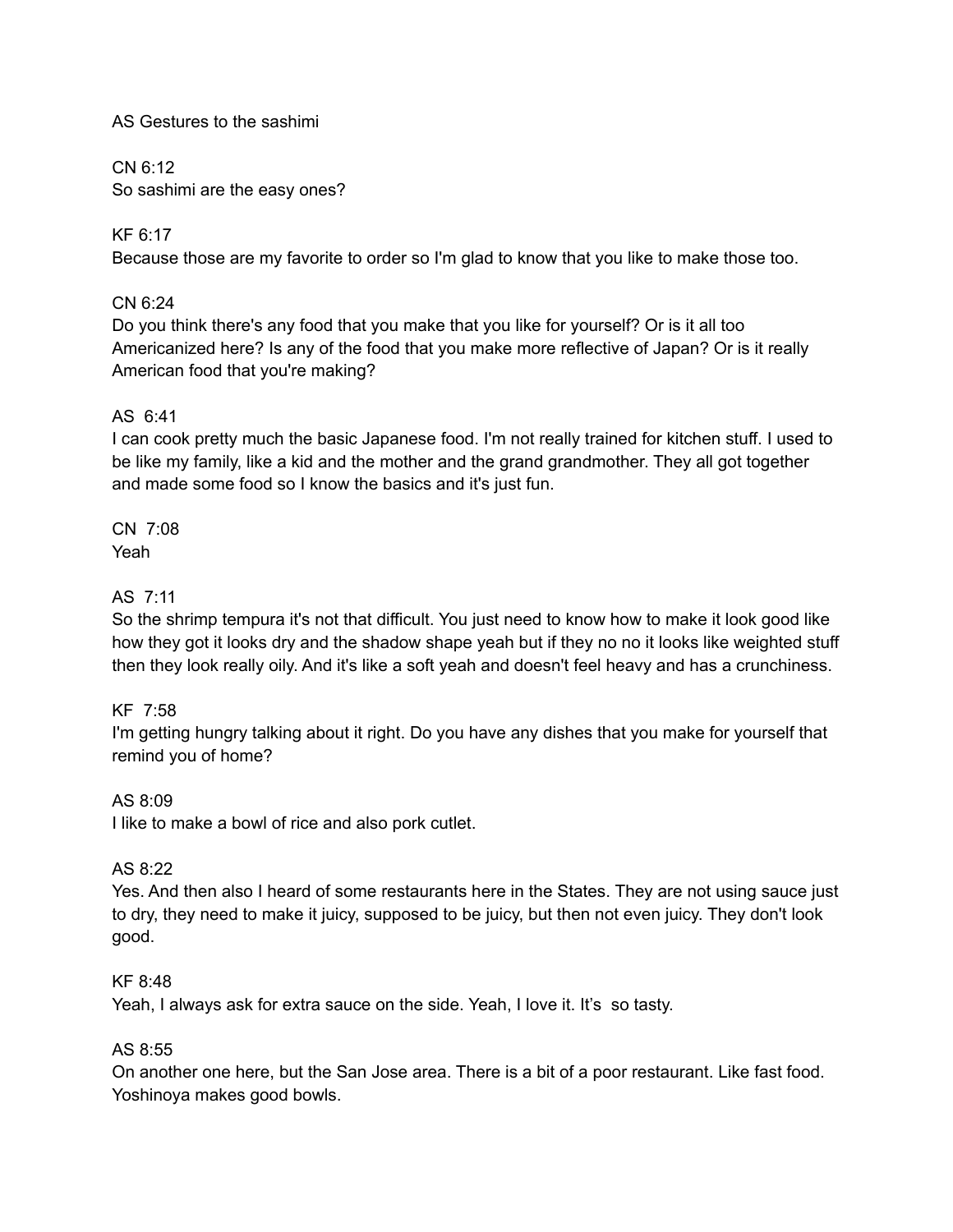## KF 9:12

It was so tasty. You. I like those ones a lot, too. Yeah. Yeah. They definitely are like, in LA there's a restaurant called Diakurma Ramen and they have really good pork katsu bowls that I love. Yeah. Do you have a favorite restaurant around here that you'd like to go to when you don't feel like cooking?

## AS 9:37

I like Japanese food and sushi. So if I want to eat, I just make it myself. And then for something else I like the Crown and Anchor in Monterey. That's nice. It's nothing special. Just hang out and have a drink. It's not that pricey either.

## KF 10:06

Yeah, that and as long as you got a good beer and you're with your friends it's always a good time. How would you say that the ingredients here differ from like the ingredients in Japan?

# AS 10:23

Well the rolls we don't use the Sriracha in Japan we don't use the spicy mayo.Yeah yeah so that's the most different.

CN 10:47 Do you use different sauces or do you just not use the sauces?

AS 10:52 Just soy sauce. Yeah yeah.

# KF 10:59

I read once in an article that there's like a difference in the wasabi. Would you say that there's like a difference in that than in the states versus Japan?

## AS 11:10

Usual wasabi here is made with a dried powder and add the water. But then that's what we usually use but then people prefer fresh wasabi, those imported from Japan or while ago somebody else stole the wasabi root from Japan and started growing secretly then started sending it to the states.

# KF 11:48

Oh yeah, I didn't know that's crazy.

# AS 11:52

IWe don't need to import from Japan since it is less expensive so that we can get it fresh.